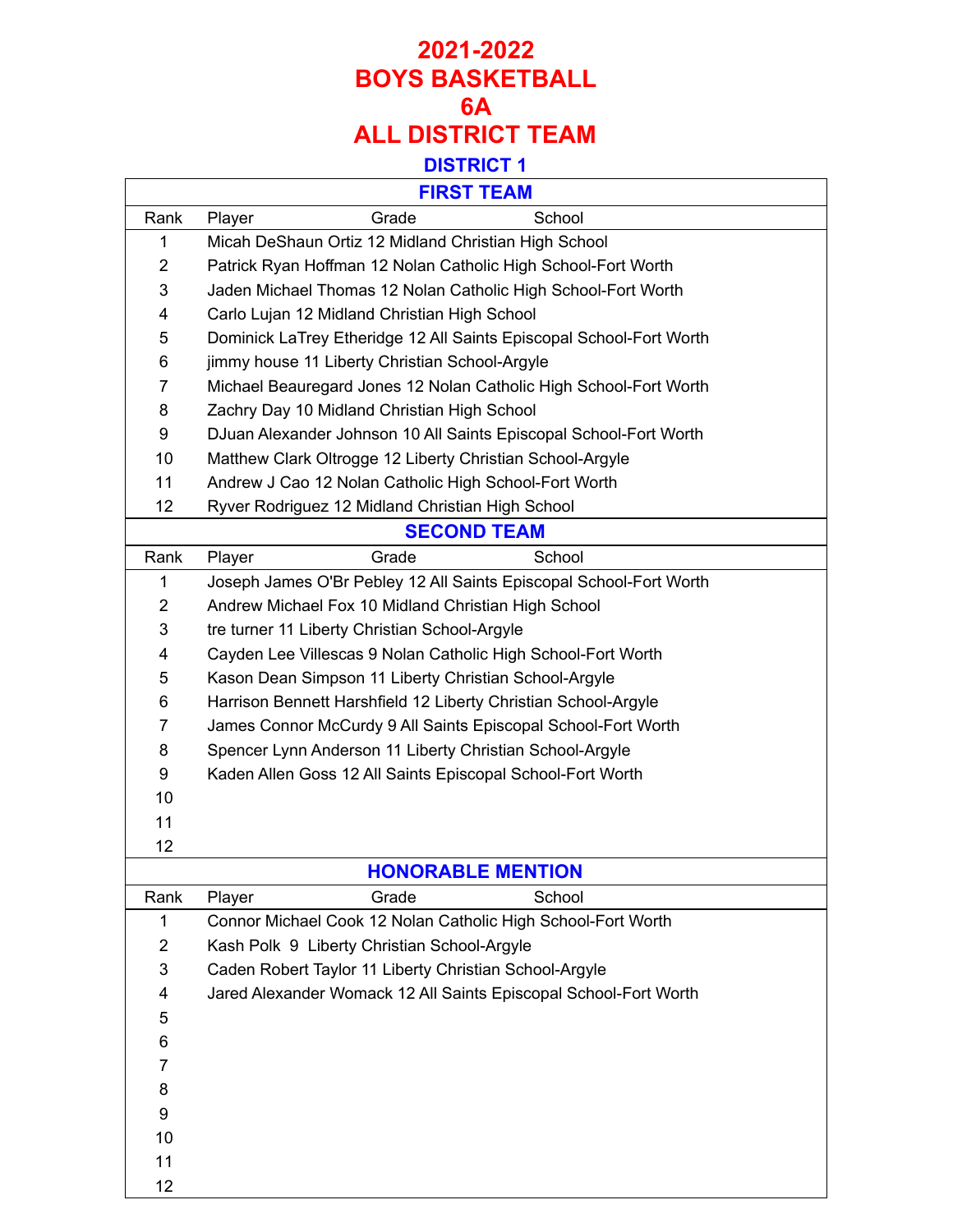## **2021-2022 BOYS BASKETBALL 6A ALL DISTRICT TEAM**

#### **DISTRICT 2**

| <b>FIRST TEAM</b> |                                                               |  |  |  |  |  |
|-------------------|---------------------------------------------------------------|--|--|--|--|--|
| Rank              | Grade<br>School<br>Player                                     |  |  |  |  |  |
| 1                 | Robert Jones 11 John Paul II-Plano                            |  |  |  |  |  |
| $\overline{2}$    | Liam McNeeley 10 John Paul II-Plano                           |  |  |  |  |  |
| 3                 | Blake Andrew Muschalek 11 Trinity Christian Academy-Addison   |  |  |  |  |  |
| 4                 | Gabriel Warren 11 John Paul II-Plano                          |  |  |  |  |  |
| 5                 | Vince Sigona 12 Prestonwood Christian Academy-Plano           |  |  |  |  |  |
| 6                 | Logan Alexander Epes 12 Bishop Lynch High School-Dallas       |  |  |  |  |  |
| 7                 | CJ Wilson 12 Prestonwood Christian Academy-Plano              |  |  |  |  |  |
| 8                 | Brice Alan Davis 12 Bishop Lynch High School-Dallas           |  |  |  |  |  |
| 9                 | Elijah Obaseki 12 John Paul II-Plano                          |  |  |  |  |  |
| 10                | Nathan Stafford 12 Prestonwood Christian Academy-Plano        |  |  |  |  |  |
| 11                | Markus Henry Schumacher 12 Trinity Christian Academy-Addison  |  |  |  |  |  |
| 12                | Donavan Darthard 12 Parish Episcopal School-Dallas            |  |  |  |  |  |
|                   | <b>SECOND TEAM</b>                                            |  |  |  |  |  |
| Rank              | School<br>Player<br>Grade                                     |  |  |  |  |  |
| 1                 | Grayson Dean Bell 12 Bishop Lynch High School-Dallas          |  |  |  |  |  |
| 2                 | Joshua Escheik 11 Prestonwood Christian Academy-Plano         |  |  |  |  |  |
| 3                 | Robert Braxton Teal 12 Bishop Lynch High School-Dallas        |  |  |  |  |  |
| 4                 | Jake Murphy 12 Prestonwood Christian Academy-Plano            |  |  |  |  |  |
| 5                 | Luke McGary 11 Prestonwood Christian Academy-Plano            |  |  |  |  |  |
| 6                 | Harris Dar 10 Parish Episcopal School-Dallas                  |  |  |  |  |  |
| 7                 | Drew Forkner 11 John Paul II-Plano                            |  |  |  |  |  |
| 8                 | Justin Ray Lawrence 12 Bishop Lynch High School-Dallas        |  |  |  |  |  |
| 9                 | William Schnepf 12 Parish Episcopal School-Dallas             |  |  |  |  |  |
| 10                | Matthew Mortenson 12 Prestonwood Christian Academy-Plano      |  |  |  |  |  |
| 11                | Sean Lamar Calloway 12 Bishop Lynch High School-Dallas        |  |  |  |  |  |
| 12                | Dylan Drake 12 Prestonwood Christian Academy-Plano            |  |  |  |  |  |
|                   | <b>HONORABLE MENTION</b>                                      |  |  |  |  |  |
| Rank              | Grade<br>School<br>Player                                     |  |  |  |  |  |
| $\mathbf 1$       | Ofri Kauf 11 John Paul II-Plano                               |  |  |  |  |  |
| $\overline{2}$    | Myles Tyson Archibald 11 John Paul II-Plano                   |  |  |  |  |  |
| 3                 | Christian Texas Walliser 10 Trinity Christian Academy-Addison |  |  |  |  |  |
| 4                 | Nathan Kim 10 Trinity Christian Academy-Addison               |  |  |  |  |  |
| 5                 | Joseph Lenton Lucas 12 Bishop Lynch High School-Dallas        |  |  |  |  |  |
| 6                 | Aiden Richard Schnurr 11 Bishop Lynch High School-Dallas      |  |  |  |  |  |
| 7                 | Taurean Mitchell 9 Parish Episcopal School-Dallas             |  |  |  |  |  |
| 8                 | Robert Burton 11 Parish Episcopal School-Dallas               |  |  |  |  |  |
| 9                 | Layman Baker Trent 10 Bishop Lynch High School-Dallas         |  |  |  |  |  |
| 10                | Benjamin Hughston 11 Parish Episcopal School-Dallas           |  |  |  |  |  |
| 11                | Luke Gregory Johnston 11 Trinity Christian Academy-Addison    |  |  |  |  |  |
| 12                |                                                               |  |  |  |  |  |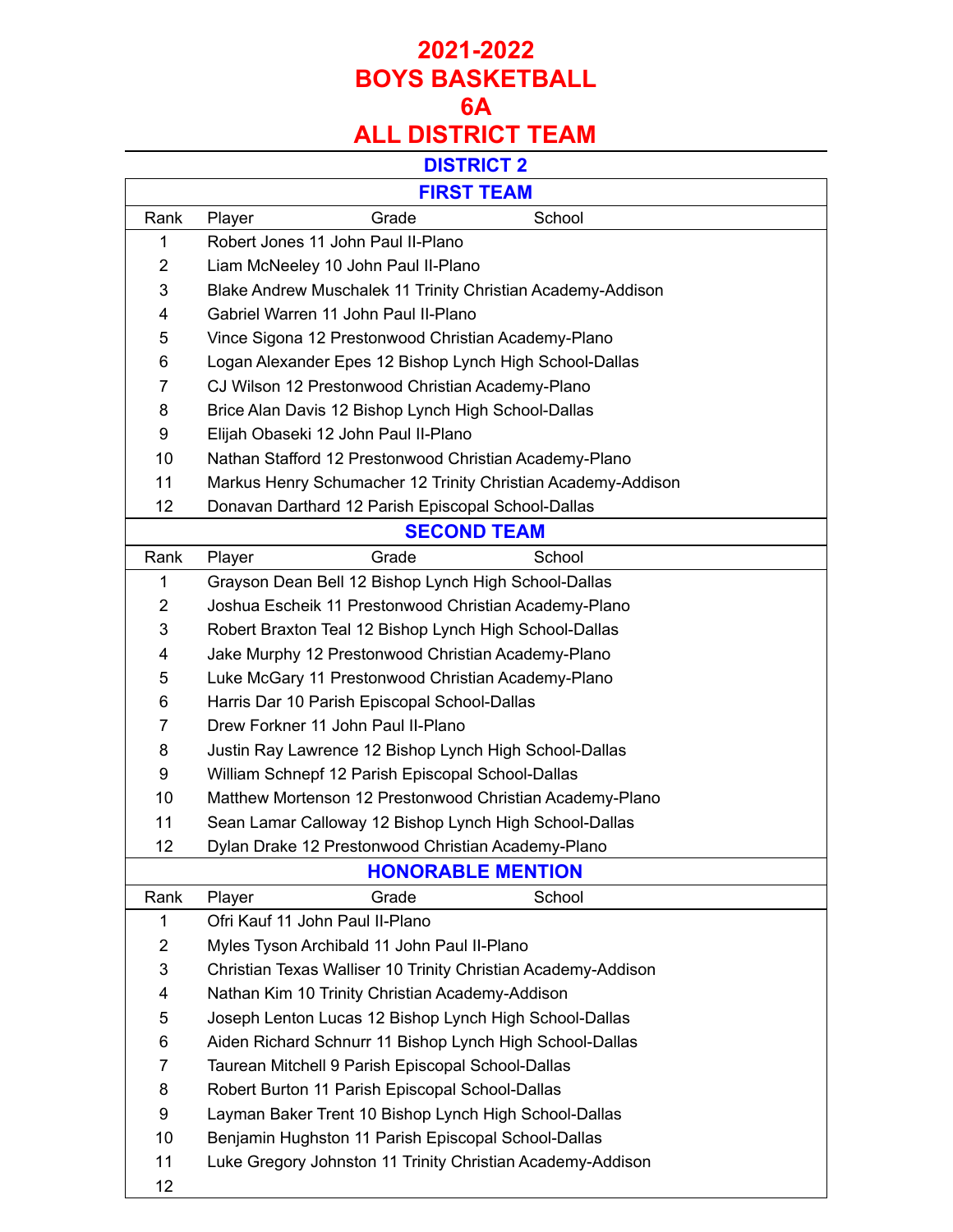# **2021-2022 BOYS BASKETBALL 6A**

## **ALL DISTRICT TEAM**

## **DISTRICT 3**

| ט ומוטוש                 |                                                                       |       |                    |  |  |  |  |  |
|--------------------------|-----------------------------------------------------------------------|-------|--------------------|--|--|--|--|--|
| <b>FIRST TEAM</b>        |                                                                       |       |                    |  |  |  |  |  |
| Rank                     | Player                                                                | Grade | School             |  |  |  |  |  |
| 1                        | XAVIER MARTINEZ 12 Antonian College Preparatory H.S.                  |       |                    |  |  |  |  |  |
| $\overline{2}$           | ISAIAH FOX 9 Antonian College Preparatory H.S.                        |       |                    |  |  |  |  |  |
| 3                        | Joshua Rene Devora 11 Central Catholic-San Antonio                    |       |                    |  |  |  |  |  |
| 4                        | Marcos Daniel Eyman 12 San Antonio Christian School                   |       |                    |  |  |  |  |  |
| 5                        | Solomon Luke Ramos-Benavides 11 Central Catholic-San Antonio          |       |                    |  |  |  |  |  |
| 6                        | Connor Castro 11 Central Catholic-San Antonio                         |       |                    |  |  |  |  |  |
| 7                        | Michael Martinez 12 Antonian College Preparatory H.S.                 |       |                    |  |  |  |  |  |
| 8                        | Noah M Wernsman 11 Antonian College Preparatory H.S.                  |       |                    |  |  |  |  |  |
| 9                        | James Aman Galloway 12 San Antonio Christian School                   |       |                    |  |  |  |  |  |
| 10                       | Elijah Mark Pritz 12 San Antonio Christian School                     |       |                    |  |  |  |  |  |
| 11                       |                                                                       |       |                    |  |  |  |  |  |
| 12                       |                                                                       |       |                    |  |  |  |  |  |
|                          |                                                                       |       | <b>SECOND TEAM</b> |  |  |  |  |  |
| Rank                     | Player                                                                | Grade | School             |  |  |  |  |  |
| $\mathbf{1}$             | Knowledge O Carter 9 Antonian College Preparatory H.S.                |       |                    |  |  |  |  |  |
| $\overline{2}$           | Mason Cyrus 12 San Antonio Christian School                           |       |                    |  |  |  |  |  |
| 3                        | Lamont Williams 12 Central Catholic-San Antonio                       |       |                    |  |  |  |  |  |
| 4                        | Isaac Edward McCrea 10 San Antonio Christian School                   |       |                    |  |  |  |  |  |
| 5                        | Ricardo Xavier Gonzalez 11 Central Catholic-San Antonio               |       |                    |  |  |  |  |  |
| 6                        | Uriel S Ramirez 12 Antonian College Preparatory H.S.                  |       |                    |  |  |  |  |  |
| 7                        | KALEB FAIRCONNETUE 12 Antonian College Preparatory H.S.               |       |                    |  |  |  |  |  |
| 8                        | Gabriel Ulloa Garcia 12 St. Dominic Savio Catholic High School-Austin |       |                    |  |  |  |  |  |
| 9                        | Lucas Tien Li 12 St. Dominic Savio Catholic High School-Austin        |       |                    |  |  |  |  |  |
| 10                       | Mateo Ortega-Rios 12 Central Catholic-San Antonio                     |       |                    |  |  |  |  |  |
| 11                       |                                                                       |       |                    |  |  |  |  |  |
| 12                       |                                                                       |       |                    |  |  |  |  |  |
| <b>HONORABLE MENTION</b> |                                                                       |       |                    |  |  |  |  |  |
| Rank                     | Player                                                                | Grade | School             |  |  |  |  |  |
|                          |                                                                       |       |                    |  |  |  |  |  |

| Rank           | Player | Grade                                                 | School                                                             |  |
|----------------|--------|-------------------------------------------------------|--------------------------------------------------------------------|--|
|                |        |                                                       | Jake Ian Espinoza 10 St. Dominic Savio Catholic High School-Austin |  |
| $\overline{2}$ |        | Benjamin Raul Rios 12 Central Catholic-San Antonio    |                                                                    |  |
| 3              |        | Logan Edward Martinez 12 Central Catholic-San Antonio |                                                                    |  |
| 4              |        | Raleigh K Strode 10 Antonian College Preparatory H.S. |                                                                    |  |
| 5              |        | Steven P Lannom 12 Antonian College Preparatory H.S.  |                                                                    |  |
| 6              |        | Luke William Gerling 10 San Antonio Christian School  |                                                                    |  |
| 7              |        | Justin Michael Potts 10 San Antonio Christian School  |                                                                    |  |
| 8              |        |                                                       |                                                                    |  |
| 9              |        |                                                       |                                                                    |  |
| 10             |        |                                                       |                                                                    |  |
| 11             |        |                                                       |                                                                    |  |
| 12             |        |                                                       |                                                                    |  |